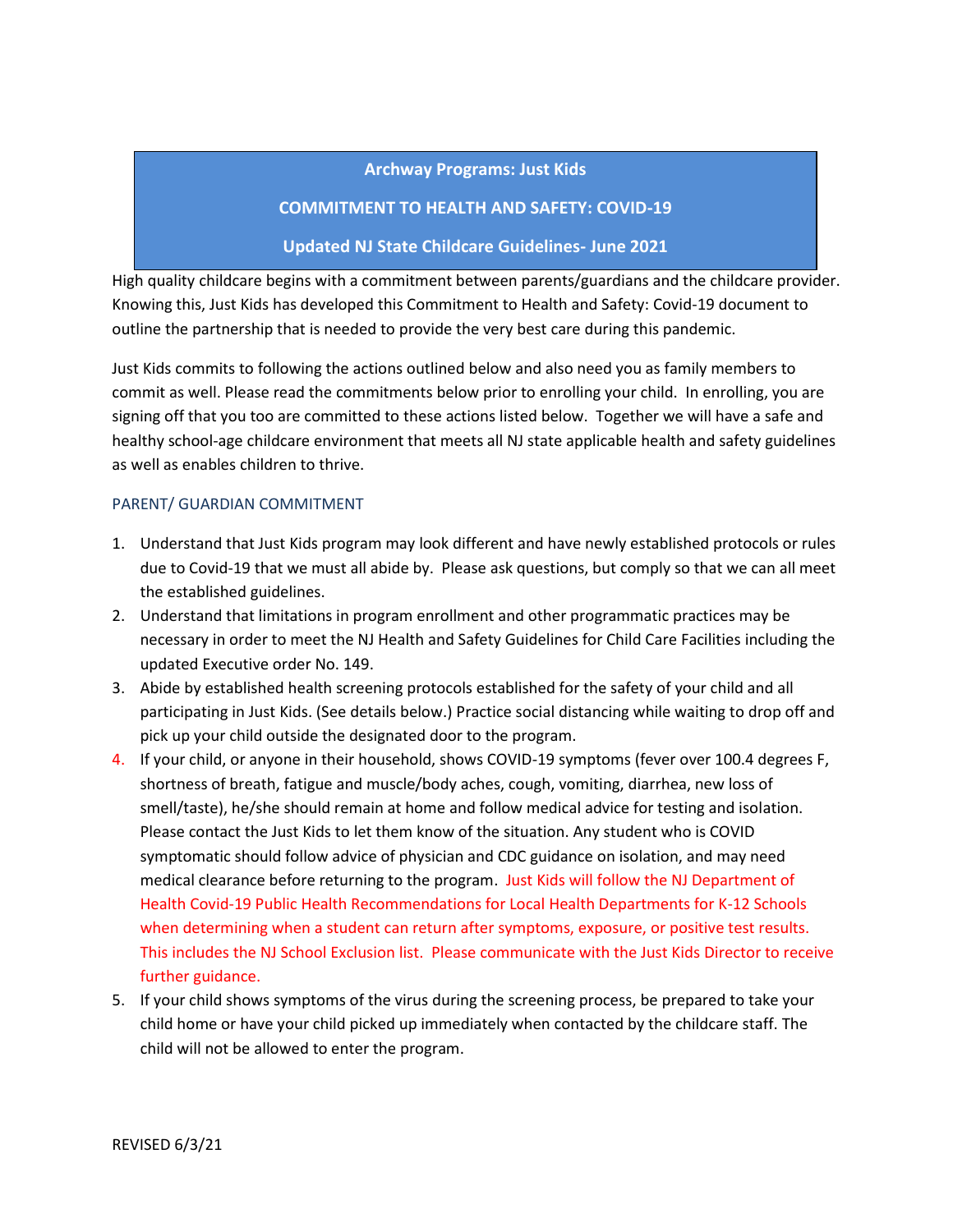- 6. Teach your child to sneeze/cough in his/her sleeve and to wash his/her hands often, especially before eating and after toileting. If you really want to achieve impact, teach your child to accompany hand washing with another behavior: keeping their hands away from their face.
- 7. Demonstrate and reinforce the process of hand washing for 20 seconds with thoroughness on tops and palms of hands.
- 8. If your child is having emotional, physical or social health challenges, talk with the Just Kids Supervisor by calling the program cell number. Proactively discussing a Just Kids' ability to accommodate a child's needs can help minimize – if not eliminate – potential problems.
- 9. Provide your child with a face covering daily and know that it is mandatory for them to wear it at Just Kids both inside and when the temperature is below 80 degrees while outside. (See details below.)
- 10. Encourage your child to stay within his/her assigned small group/ pod, even when good friends may be assigned to other groups. (See groupings details below.) Know that your child may not be assigned with their favorite or preferred staff person. Please assist your child in making new relationships with both staff and new peers.
- 11. Have your child keep all his/her personal toys/ belongings at home. It is not currently allowed for students to bring personal items into the program.
- 12. Talk with your child about telling their Just Kids childcare provider about problems or things that are troublesome to them. These professionals can be quite helpful as children learn to handle being lonesome from home or cope with conflicts. These staff can't be helpful if they don't know about the problem – so talk to them.
- 13. Should something come up during Just Kids or after that concerns you you are confused about staff actions or the child shares a disturbing story – contact the Just Kids' Supervisor or your child's group leader by calling the program cell number and let them know. Just Kids wants to partner effectively with parents; sharing information makes this possible.

# JUST KIDS COMMITMENT

Archway Programs: Just Kids wants you to know that the health and wellbeing of our students, employees, families, and community remains our top priority as we monitor the evolving situation regarding the COVID-19 pandemic. We are committed to clearly communicating how we are meeting this goal.

- 1. Just Kids policies and practices follow all current NJ State Office of Licensing guidelines for childcare facilities and Department of Education guidelines that overlap into our program. We are following the NJ Department of Health COVID-19 Public Health Recommendations for Local Health Departments for K-12 Schools when determining a staff or child's restriction from the program due to Covid-19 related symptoms, exposure, or positive testing.
- 2. All employees are trained in safeguards including but not limited to Infection Control Standards, use of Personal Protective Equipment, Signs/Symptoms of COVID-19, Handwashing and Hygiene Etiquette, and Cleaning/Disinfecting Practices. Additionally, posters from the CDC and other signage will be displayed throughout the program as reminders of the importance of safe practices.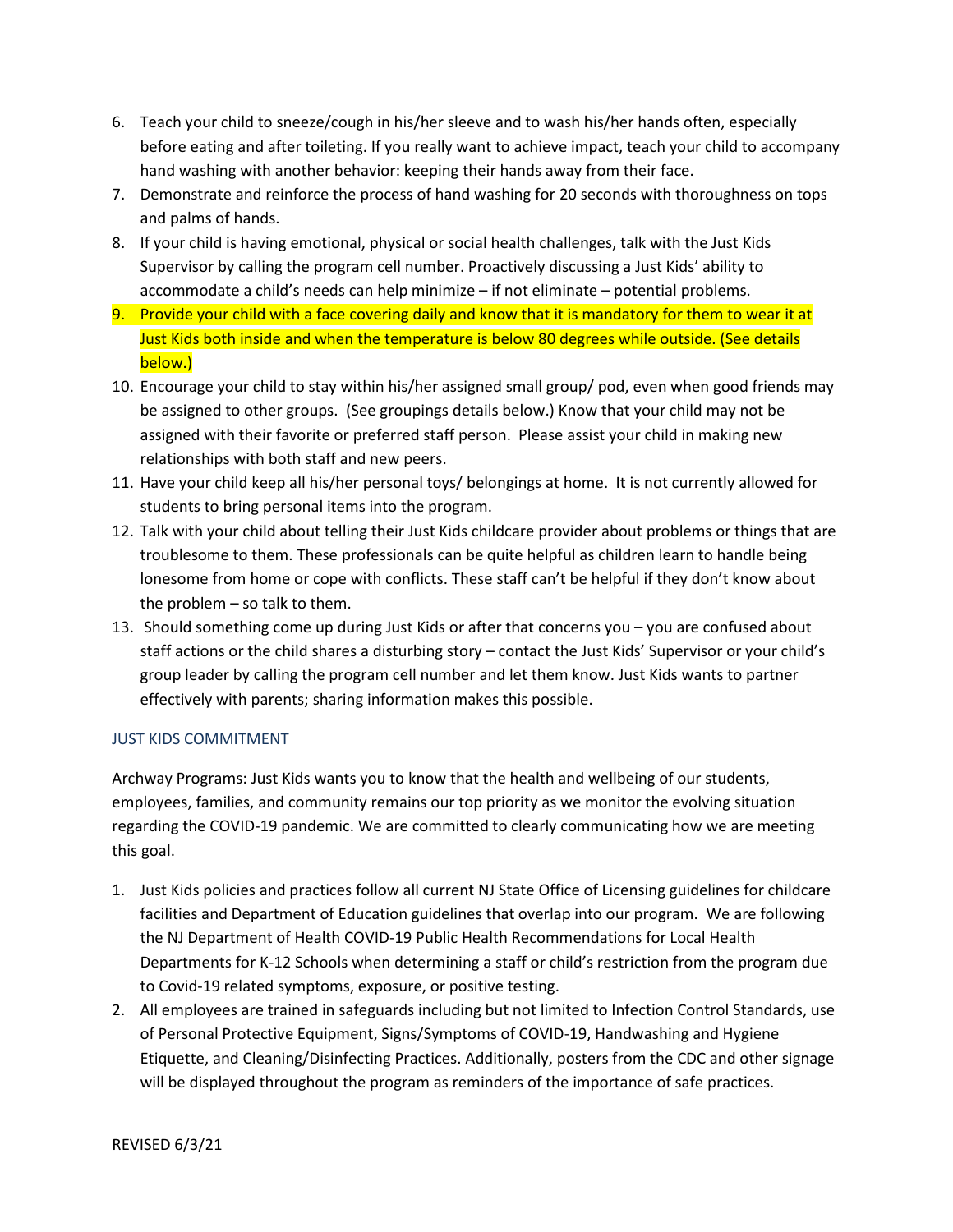- 3. If an employee, shows COVID-19 symptoms (fever, shortness of breath, fatigue and muscle/body aches, cough, vomiting, diarrhea, new loss of smell/taste), he/she will remain at home and follow medical advice for testing and isolation. Any employee who is COVID symptomatic should follow advice of physician and CDC guidance on isolation, and will need medical clearance before returning to the school. Just Kids will follow the NJ Department of Health Covid-19 Public Health Recommendations for Local Health Departments for K-12 Schools when determining when an employee can return after symptoms, exposure, or positive test results. This includes the NJ School Exclusion List.
- 4. Screening: Prior to the start of each before/ afterschool session, Just Kids staff will be screened for fever and answer a short survey of questions. Students will have their temperature taken prior to entering the morning program and parents will be asked a short survey of questions, if present. In both cases, a contactless thermometer will be used. Students entering Just Kids in the afternoon directly from school will not have screening done due to being screened prior to entering school day. Staff will visually screen students doing visual check for any symptoms upon the start of the afternoon program. Anyone showing signs/symptoms of illness or with a temperature over 100.4 will not be permitted to enter the program and will be sent home immediately with the parent or isolated until a parent or designee can pick up the child. As noted above, parents need to be prepared to pick up the child immediately from the program if contacted that the child did not pass the health screening.
- 5. A daily log of screenings for all staff and students will be kept and submitted as required to the state.
- 6. Upon entering the building/ program, all students and employees will be directed to wash/sanitize hands immediately.
- 7. Face coverings, which cover the nose and mouth, will be required for anyone entering the program, and will be provided to anyone who does not have one. Students will also be expected to wear face coverings at all times inside the building, unless eating or drinking. Students are required to wear face masks outside, if social distancing is not possible. If the temperature is 80 degrees or higher outside, students and staff will not be required to wear masks as long as 6 feet of distance can remain between pods. At any time, a child or staff person can take a "mask break" by stepping at least 6 feet from others while removing their mask for a period of time. Please note that face covering are not meant to be re-worn. If disposable, they should be discarded after use; if cloth, they should be washed after use.
- 8. Personal Protective Equipment (PPE), including but not limited to face coverings, face shields, gowns, and gloves, will be provided as needed by Archway.
- 9. Frequent handwashing, which is the single most effective way to prevent the spread of infection, will be conducted throughout the day and will include at time of entering the program, before/after meals/snacks, after using restroom, after outside play, after touching nose/mouth or removing face coverings, prior to leaving the program and after contact with frequently touched surfaces/items. Hand sanitizer meeting the CDC guidelines will be used if soap and water is not available at the time.
- 10. Students are grouped together in pods of up to 30 students with specifically designated staff. The same group will remain together all program session in the same space as much as possible, including during breakfast and snack time. These groups are established and maintained every day

REVISED 6/3/21